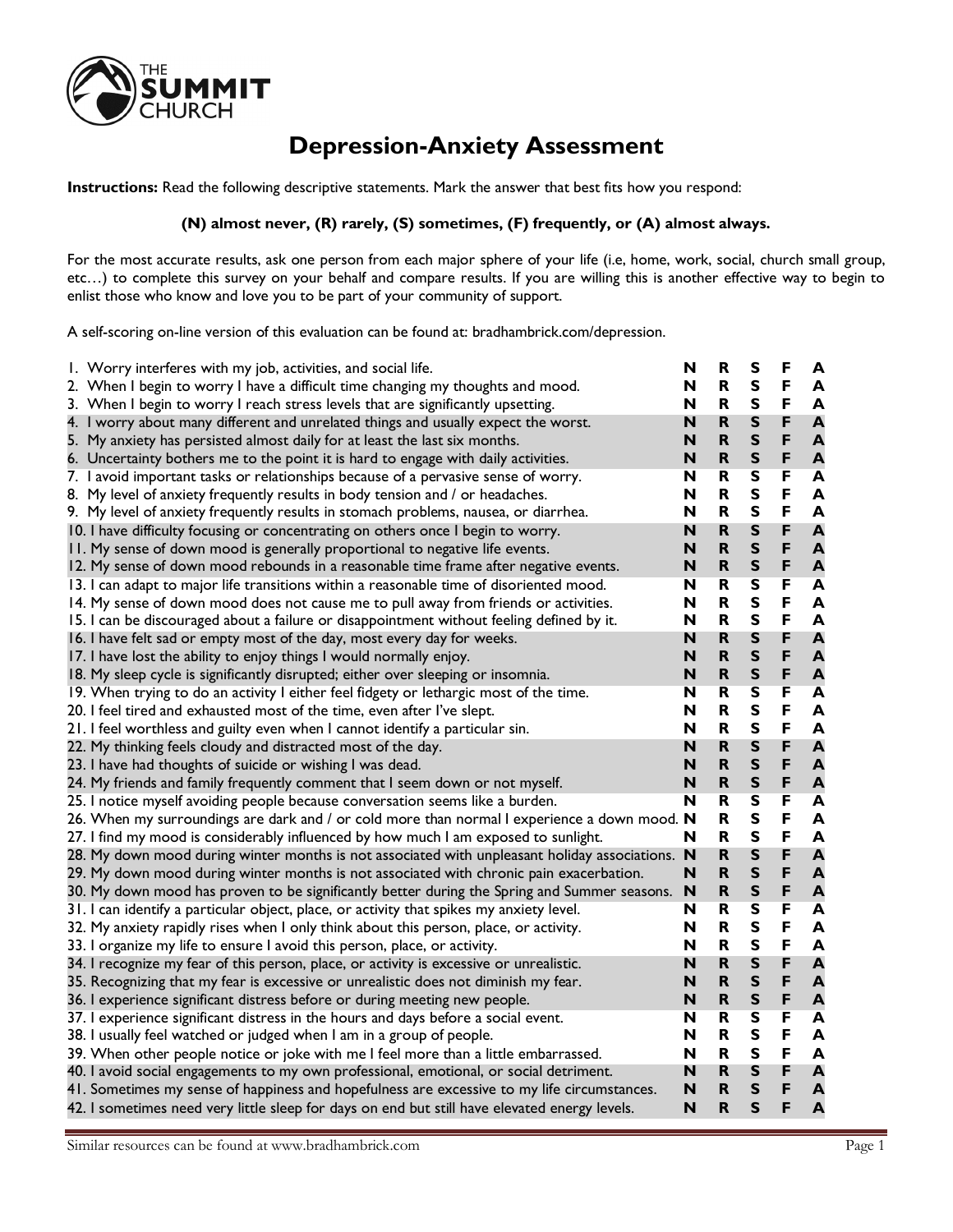

| 43. My sense of importance-ability sometimes become grandiose; my plans become unattainable. N       |   | R                       | S                       | F | A                |
|------------------------------------------------------------------------------------------------------|---|-------------------------|-------------------------|---|------------------|
| 44. There are times when I spend money, take risks, have sex, or use drugs erratically.              | N | R                       | S                       | F | A                |
| 45. My speech patterns sometimes become very rapid and / or erratic as my thoughts race.             | N | R                       | S                       | F | A                |
| 46. During an experience of anxiety my heart begins to beat rapidly and I experience chest pain.     | N | $\mathbf R$             | $\mathsf{s}$            | F | A                |
| 47. During an experience of anxiety I have cold sweats and chills.                                   | N | R                       | $\mathsf{s}$            | F | $\mathbf{A}$     |
| 48. During an experience of anxiety I get shortness of breath and can hyperventilate.                | N | $\mathbf R$             | $\mathsf{s}$            | F | $\mathbf{A}$     |
| 49. During an experience of anxiety I have a sense of impending doom or death.                       | N | R                       | S                       | F | A                |
| 50. During an experience of anxiety I lose any sense of control over my thoughts or emotions.        | N | $\mathbf R$             | $\mathsf{s}$            | F | A                |
| 51. When I remember a stressful event it feels like reliving more than remembering the event.        | N | R                       | $\mathsf{s}$            | F | A                |
| 52. Things in my environment trigger intense memories of a stressful event.                          | N | $\overline{\mathsf{R}}$ | $\mathsf{s}$            | F | A                |
| 53. I experience nightmares or flashbacks involving a particular stressful event.                    | N | R                       | $\mathsf{s}$            | F | A                |
| 54. I am unable to remember important aspects of a stressful event.                                  | N | $\mathbf R$             | $\mathsf{s}$            | F | $\blacktriangle$ |
| 55. After a stressful event, I feel emotionally numb and detached from events or people.             | N | $\overline{\mathbf{R}}$ | $\overline{\mathbf{s}}$ | F | A                |
| 56. After a stressful event, I have a limited sense of the future (i.e., loss of hope or success).   | N | $\mathbf R$             | $\mathsf{s}$            | F | A                |
| 57. After a stressful event, I persistently scan my surroundings expecting a problem-threat.         | N | R                       | $\mathsf{s}$            | F | A                |
| 58. After a stressful event, I notice my anger response is more easily triggered and more intense. N |   | $\mathbf R$             | $\sf S$                 | F | A                |
| 59. After a stressful event, I find it more difficult to fall or stay asleep.                        | N | $\mathbf R$             | $\mathsf{s}$            | F | $\mathbf{A}$     |
| 60. After a stressful event, I am unable to enjoy things I normally enjoyed.                         | N | $\mathbf R$             | $\mathsf{s}$            | F | $\mathbf{A}$     |
| 61. I have fears I know are irrational but still struggle to accept are untrue.                      | N | R                       | $\overline{\mathsf{s}}$ | F | A                |
| 62. I obsessively feel dirty, contaminated, rejected by God, or like I may sin publicly.             | N | R                       | $\mathsf{s}$            | F | A                |
| 63. I have fears rooted in superstition or an irrational "need" for symmetry.                        | N | R                       | $\mathsf{s}$            | F | A                |
| 64. I spend a great deal of time on compulsive habits to alleviate my obsessive fears.               | N | $\mathbf R$             | $\mathsf{s}$            | F | A                |
| 65. I have begun to organize my day around my obsessive fears and compulsive habits.                 | N | $\mathbf R$             | $\mathsf{s}$            | F | $\blacktriangle$ |
| 66. I have a constant and nagging fear of losing my salvation.                                       | N | $\mathbf R$             | $\mathsf{s}$            | F | A                |
| 67. I have a persistent fear that I have or will commit the unpardonable sin.                        | N | R                       | $\overline{\mathbf{s}}$ | F | A                |
| 68. I restart my prayers if they are not 100% genuine or I have a bad thought while praying.         | N | R                       | $\mathsf{s}$            | F | A                |
| 69. The thought of Hell torments me even though I understand and try to accept the gospel.           | N | R                       | $\mathsf{s}$            | F | A                |
| 70. Even when I seek good pastoral counsel on salvation I cannot find rest.                          | N | $\mathbf R$             | $\mathsf{s}$            | F | $\blacktriangle$ |
| 71. My depression-anxiety is so great I wonder if life is worth living.                              | N | $\mathbf R$             | $\mathsf{s}$            | F | $\mathbf{A}$     |
| 72. I have begun to think my family and friends would be better off without me.                      | N | R                       | $\mathsf{s}$            | F | A                |
| 73. I have begun to make a plan about how I would end my life.                                       | N | R                       | S                       | F | A                |
| 74. I fantasize about my suicide plan when my depression-anxiety gets intense.                       | N | R                       | S                       | F | A                |
| 75. I have begun to say good-bye to friends and set my "affairs in order."                           | N | $\mathbf R$             | $\mathsf{s}$            | F | A                |

**Key to Survey Scoring:** Give yourself one point for an "S" response, two points for an "F" response, and three points for an "A" response. If your total score matches the total number of questions in a given subset, that is an area of concern. If your total score comes close to doubling the total number of questions, it is a significant concern. If your total score more than doubles the total number of questions, it should be considered a life-dominating struggle.

ÿ Questions 1-10: ( Total: \_\_\_\_\_ in 5 questions)

This set of questions describes anxiety-depression in the form of **generalized anxiety**. This is anxiety that has migrated from "a normal upset response to unpleasant events" to "a way of life." With generalized anxiety, peace and contentment have become the exception rather than the "normal" of day-to-day living. You are able to function in daily tasks and relationships, but the presence of anxiety is a consistent emotional drain, energy consumer, and a relational distraction.

ÿ Questions 11-15: ( Total: \_\_\_\_\_ in 5 questions)

This set of questions describes anxiety-depression in the form of **situational depression**. Often a down mood and temporary decrease in interest to enjoyed activities is a healthy and normal response to an adverse circumstance. Simply put, it is frequently okay, even good, to be sad. Situational depression is those seasons of down mood that are proportional, in intensity and duration, to the events that triggered them.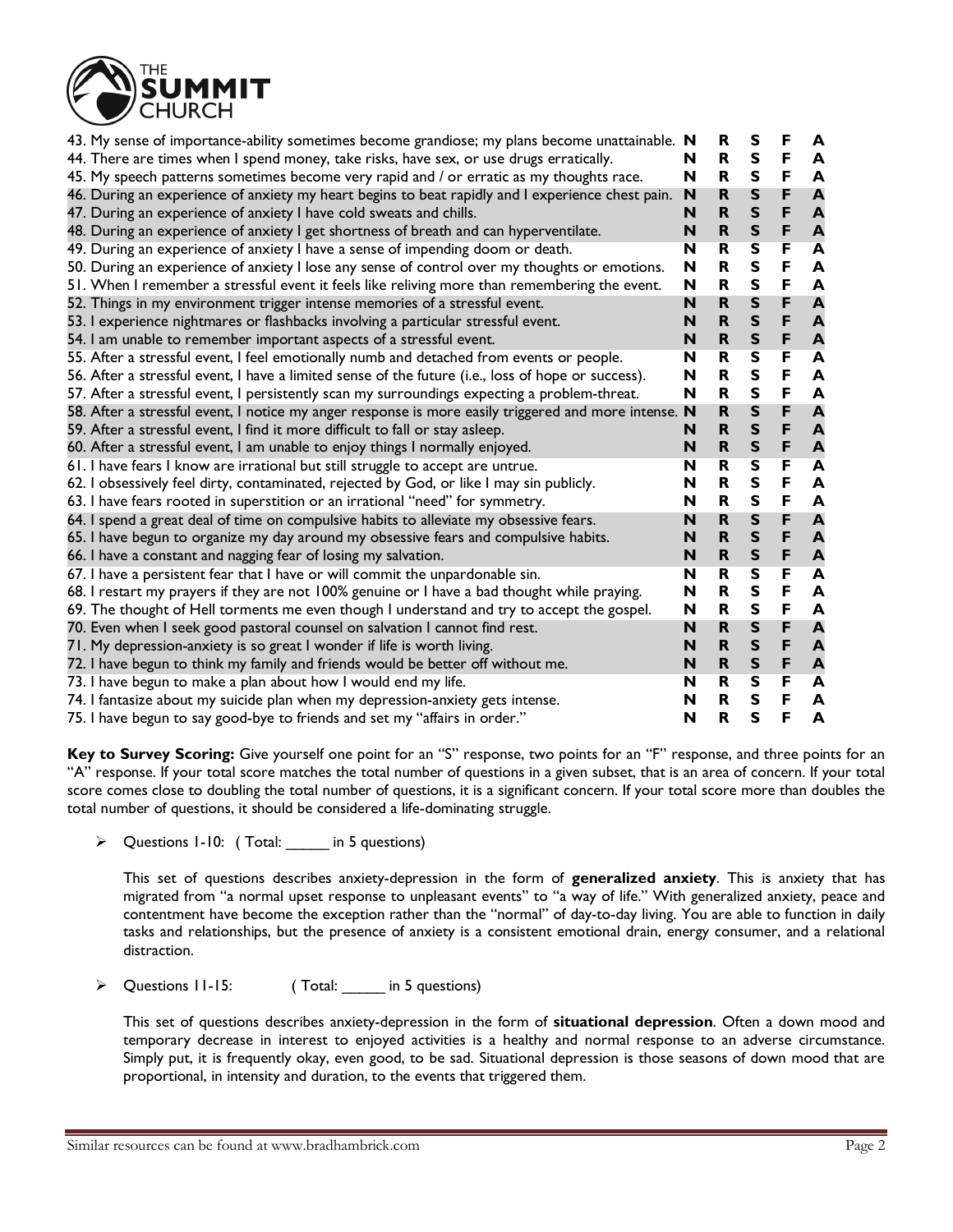

Questions 16-25: (Total: in 10 questions)

This set of questions describes anxiety-depression in the form of a **major depressive episode**. When the impact of depression begins to disrupt life to a degree that is greater than the triggering event, or there is the absence of a triggering event, it can be called a "major depressive episode." When depression reaches this level of intensity it is unwise to rely upon the mere passing of time for relief. Beginning to assess the belief, behavior, and health issues feeding the depressed mood is the advised course of action; consulting a friend, pastor, counselor, or physician.

ÿ Questions 26-30: ( Total: \_\_\_\_\_ in 5 questions)

This set of questions describes anxiety-depression in the form of a **seasonal affective** struggle. Some people's moods are highly affected by the change of season; most often with depression-anxiety being elevated during the winter months. It is unclear whether this is due to exposure to sunlight, circadian rhythms, or changes in activity level, but consulting a physician for this struggle is wise. Also, confide this in your friends for additional encouragement and support during a time you can anticipate to be particularly difficult.

ÿ Questions 31-35: ( Total: \_\_\_\_\_ in 5 questions)

This set of questions describes anxiety-depression in the form of a **specific phobia**. Sometimes fear can attach intensely to specific things or activities. If the cause of the fear is clearly identifiable, then it is likely to be a symptom of post-traumatic stress. If the fear is less rational, lacking an obvious explanation, then it would be a particular phobia. Confiding in friends and seeking the aid of a counselor is advisable.

ÿ Questions 36-40: (Total: \_\_\_\_\_\_ in 5 questions)

This set of questions describes anxiety-depression in the form of **social anxiety**. More than being self-conscious, shy, or reticent about public speaking, social anxiety results in managing one's life in order to avoid people and an impaired ability to enjoy life in the presence of strangers. As with other types of anxiety-depression, many different motives may produce this struggle and a wise friend, pastor, or counselor can be helpful in sorting through the source of this fear.

ÿ Questions 41-45: (Total: \_\_\_\_\_\_ in 5 questions)

This set of questions describes anxiety-depression in the form of **mania**. Depression that is interspersed with these types of manic symptoms is referred to as Bipolar – "bi" meaning two and "polar" referring to different ends or "poles" of the emotional spectrum. When this is the case consulting a physician, counselor, and seeking accountability from friends is needed. Manic episodes can, initially, be very pleasant (i.e., creative and energetic) but become destructive. Learning how to manage these mood and energy fluctuations is essential to a healthy life and relationships.

ÿ Questions 46-50: (Total: \_\_\_\_\_\_ in 5 questions)

This set of questions describes anxiety-depression in the form of **panic attacks**. Fear can spike to such a degree that it arrests the cognitive and respiratory systems. During a panic attack these effects can be so severe an individual wonders if he / she is having a heart attack. Panic attacks can be the pinnacle expression of intense generalized anxiety or a symptom of post-traumatic stress. Seeking the assistance of a counselor and physician while allowing friends to encourage you is an effective holistic approach.

ÿ Questions 51-60: (Total: \_\_\_\_\_\_ in 10 questions)

This set of questions describes anxiety-depression in the form of **post-traumatic stress**. Trauma is the result of facing a stressor that is larger than your capacity to cope with at the time you go through it. What is traumatic to a six year old child may not be so for a thirty year old adult. Similarly, what is traumatic in the context of other stressful events might not be so if faced by itself. Trauma changes the way memory imprints, moods regulate, and the significance of otherwise less significant triggers.